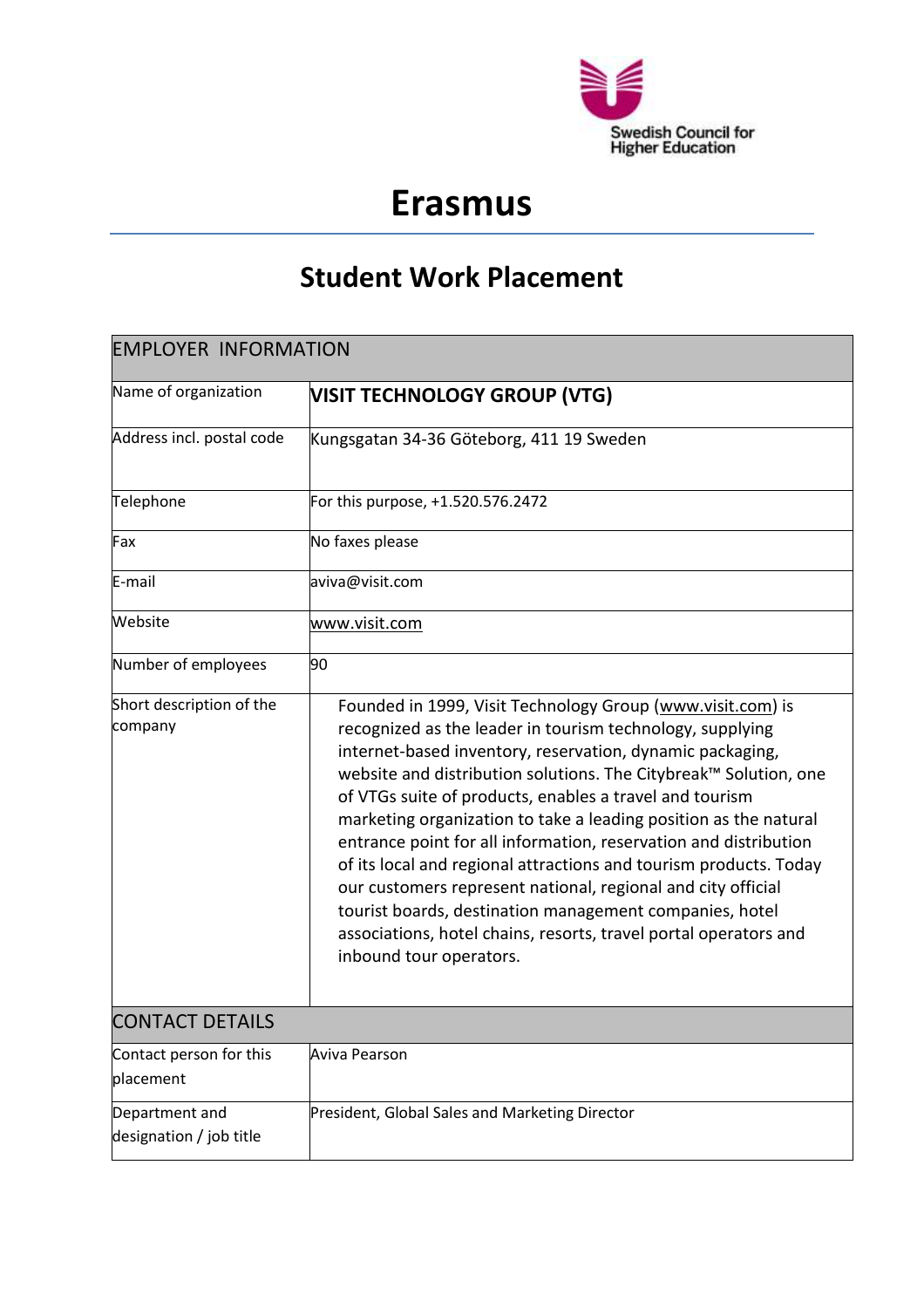| Direct telephone number                              | +1.520.576.2472                                                             |  |
|------------------------------------------------------|-----------------------------------------------------------------------------|--|
| E-mail address                                       | aviva@visit.com                                                             |  |
| <b>Application Procedure</b>                         |                                                                             |  |
| Who to apply to (including. $\alpha$ aviva@visit.com |                                                                             |  |
| contact details)                                     |                                                                             |  |
| Deadline for applications                            | <b>ASAP</b>                                                                 |  |
| Application process                                  | Please apply with CV and cover letter, then Skype Meeting to check language |  |
|                                                      | ability                                                                     |  |
| <b>Other</b>                                         | There are 4 Positions                                                       |  |

Please provide as much information on the placement as possible.

| <b>PLACEMENT INFORMATION</b>     |                                                                                                                                                                                                                                                                                                                 |  |
|----------------------------------|-----------------------------------------------------------------------------------------------------------------------------------------------------------------------------------------------------------------------------------------------------------------------------------------------------------------|--|
| Department / Function            | <b>EVENT MANAGEMENT</b><br><b>HOSPITALITY MANAGEMENT</b><br><b>MARKETING</b><br>PR<br><b>COMMS</b>                                                                                                                                                                                                              |  |
| Description of activities        | EVENT MANAGEMENT/HOSPITALITY MANAGEMENT - For<br>l.<br>Planning Events and Seminars - Recruiting for Two (2)<br>Positions to be filled ASAP<br>MARKETING/PR/COMMS - For Creating Marketing, Sales<br>Support, Proposal and PR Materials, on and offline -<br>Recruiting for Two (2) Positions to be filled ASAP |  |
| Location                         | Kungsgatan 34-36 Göteborg, 411 19 Sweden                                                                                                                                                                                                                                                                        |  |
| <b>Start Date</b>                | <b>ASAP</b>                                                                                                                                                                                                                                                                                                     |  |
| Duration *)                      | $6-12$ months                                                                                                                                                                                                                                                                                                   |  |
| Working hours per week           | 40 hours/week                                                                                                                                                                                                                                                                                                   |  |
| Accommodation (please<br>select) | Student to make own arrangements                                                                                                                                                                                                                                                                                |  |